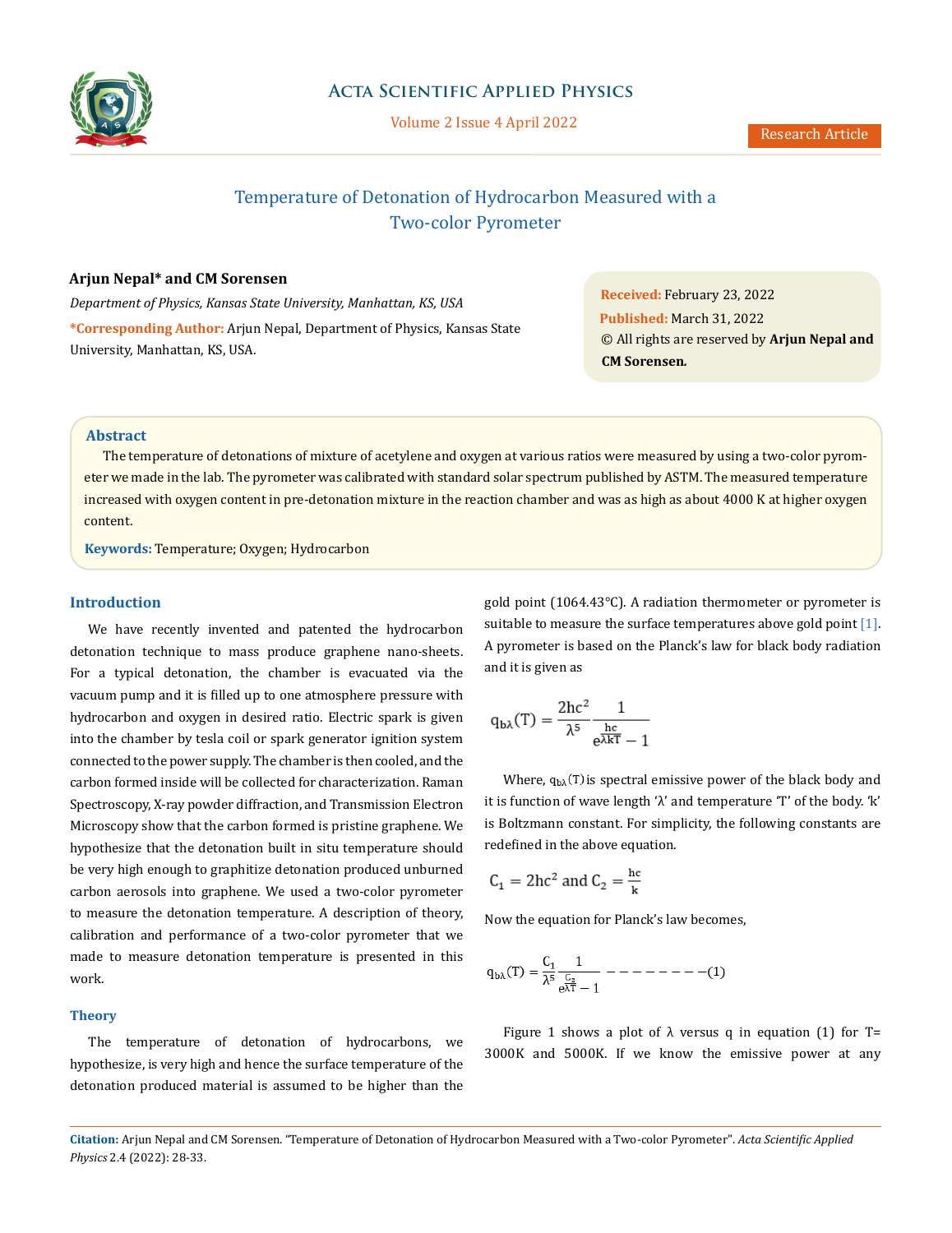

Figure 1: Planck's law of black body radiation for T= 3000K and 5000K.

known wavelength, say 515 nm (green) or 680 nm (red), of the radiation emanating from the hot surface, the temperature of the corresponding surface can be determined. This concept is used to make a pyrometer. The mathematical steps, based mainly on the reference  $[1]$ , presented below show how the temperature of a hot surface will be derived by using this concept.

For small wavelengths,  $e^{\frac{C_2}{\lambda T}} \gg 1$ , so '-1' in the denominator of equation (1) can be dropped for simplicity.

$$
q_{b\lambda}(T) = \frac{C_1}{\lambda^5} \frac{1}{\frac{C_2}{e^{\lambda T}}} - \dots - \dots - \dots - (2)
$$

This is called Wien's approximation to Planck's law and it is considered as the theory of pyrometer.

In addition to the simplicity in calculations, the errors, in the calculation of temperature, committed by using Wien's approximation is nominal  $[1]$ . For example, the maximum error that comes due to this approximation at 6000K is only about 1.3% for radiation of a wavelength of 550 nm as shown in figure 2.

For a design of the pyrometer, it is necessary to define brightness temperature, which is the temperature of true black body at which it has the same emissive power equal to that of actual body surface at a particular wavelength [1].

$$
q_{a\lambda}(T_a) = q_{b\lambda}(T_b) \ - - - - - - - - (3)
$$



**Figure 2:** Error due to Wien's approximation.

Where  $T_a$  is the temperature of the actual surface and the  $T_b$  is the brightness temperature.

When the body is not a black body, like a burning carbon aerosol, the term emissivity,  ${\bf e}_\lambda$ , which actually tells how close is the radiation from a body is to that from a true black body is used.  $e_1$ <1 for real object, and  ${\mathsf e}_\lambda$  =1 for a perfect black body. So, it is obvious  $\text{that}$  T $_{\text{a}}$ >T $_{\text{b}}$  because of the emissivity of the actual surface.

From equations (2) and (3), we can write,

$$
e_{\lambda} \frac{C_1}{\lambda^8} \exp\left(-\frac{C_2}{\lambda T_8}\right) = \frac{C_1}{\lambda^8} \exp\left(-\frac{C_2}{\lambda T_8}\right) - - - - - - - - (4)
$$
  
This gives,  $e_{\lambda} \exp\left(-\frac{C_2}{\lambda T_8}\right) = \exp\left(-\frac{C_2}{\lambda T_8}\right)$   

$$
e_{\lambda} = \exp[C_2/\lambda\left(-\frac{1}{T_b} + \frac{1}{T_a}\right)]
$$
  

$$
\frac{1}{T_a} - \frac{1}{T_b} = \frac{\lambda}{C_2} \ln(e_{\lambda}) - - - - - - - - (5)
$$

This is ideal pyrometer equation.

The basis for a two-color pyrometer is that the ratio of emissive power of the actual surface at two very close wavelengths  $\lambda_1$  and  $\lambda_2$  should be same as the corresponding ratio for the black body. Moreover, the emissivity of the surface at the chosen wavelengths needs to be equal or very close to each other [1].

$$
\frac{q_{a\lambda_1}(T_a)}{q_{a\lambda_2}(T_a)} = \frac{q_{b\lambda_1}(T_b)}{q_{b\lambda_2}(T_b)} - - - - - - - - - \tag{6}
$$

29

**Citation:** Arjun Nepal and CM Sorensen*.* "Temperature of Detonation of Hydrocarbon Measured with a Two-color Pyrometer". *Acta Scientific Applied Physics* 2.4 (2022): 28-33.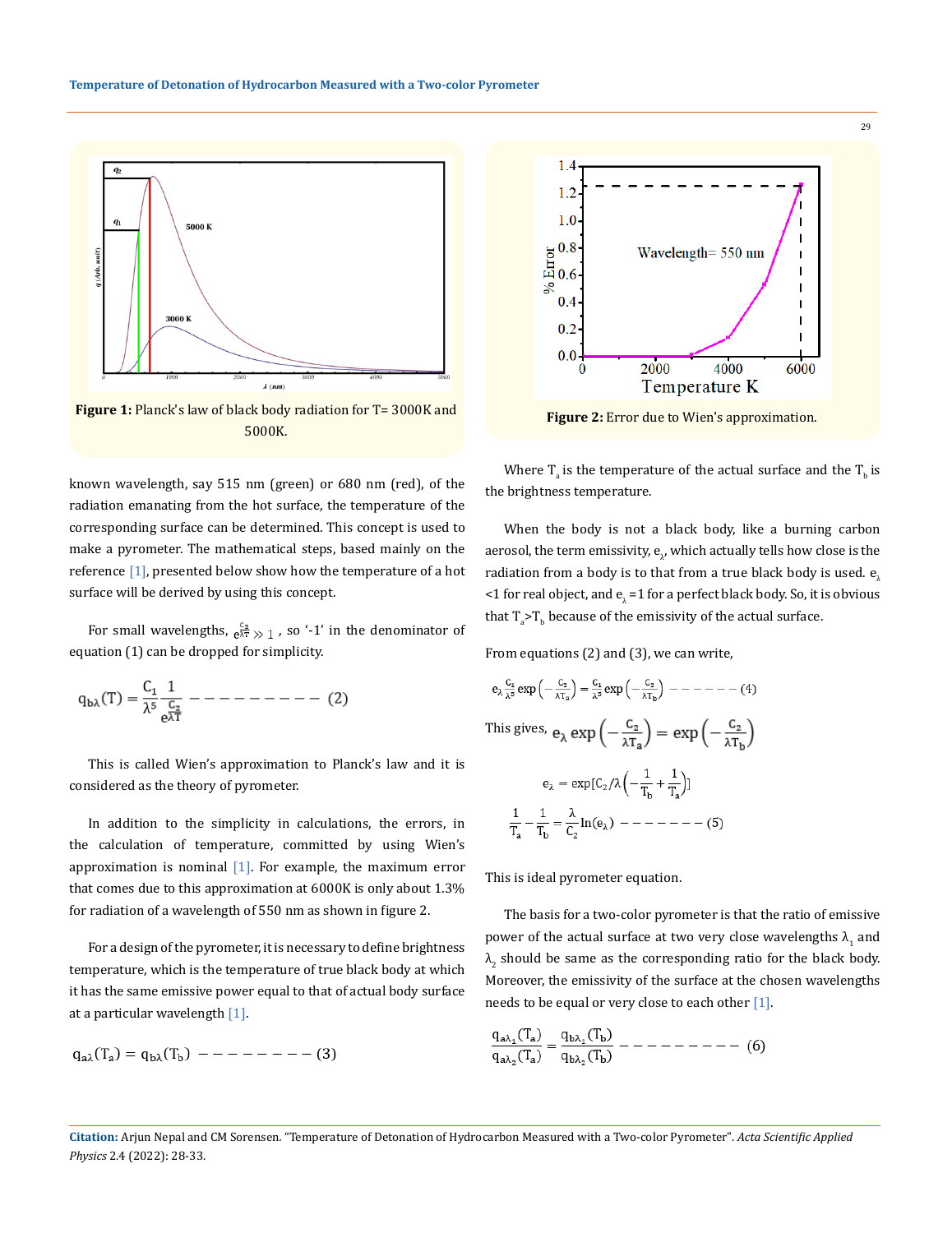From equations (2) and (6),

$$
\frac{e_{\lambda_1}}{e_{\lambda_2}} \exp\big[\left(-\frac{1}{\lambda_1} + \frac{1}{\lambda_2}\right)\frac{C_2}{T_a} = \exp\big[\left(-\frac{1}{\lambda_1} + \frac{1}{\lambda_2}\right)\frac{C_2}{T_b}
$$
\n
$$
\exp\big[\left(-\frac{1}{\lambda_1} + \frac{1}{\lambda_2}\right)C_2\left(\frac{1}{T_a} - \frac{1}{T_b}\right)\big] = \frac{e_{\lambda_2}}{e_{\lambda_1}}
$$
\n
$$
\frac{1}{T_a} = \frac{\ln\big(\frac{e_{\lambda_2}}{e_{\lambda_1}}\big)}{C_2\left(-\frac{1}{\lambda_1} + \frac{1}{\lambda_2}\right)} + \frac{1}{T_b} - \dots - \dots - \dots \tag{7}
$$

In equation (7), the term  $\frac{1}{T_{\text{h}}}$  in the right side can be eliminated as follows.

The emissive powers of black body at temperature  $T<sub>h</sub>$  at wavelengths  $\lambda_1$  and  $\lambda_2$  are given by Wien's approximation:

For 
$$
\lambda_1
$$
,  $q_{b\lambda_1}(T_b) = \frac{C_1}{\lambda_1^5} \exp\left(-\frac{C_2}{\lambda_1 T_b}\right)$   
For  $\lambda_2$ ,  $q_{b\lambda_2}(T_b) = \frac{C_1}{\lambda_2^5} \exp\left(-\frac{C_2}{\lambda_2 T_b}\right)$ 

Now,

$$
\frac{q_{b\lambda_1}(T_b)}{q_{b\lambda_2}(T_b)} = \left(\frac{\lambda_2}{\lambda_1}\right)^5 \exp\left[\frac{C_2}{T_b}\left(\frac{1}{\lambda_2} - \frac{1}{\lambda_1}\right)\right] \quad \dots \dots \dots \dots \dots \tag{8}
$$

From the condition for two color (or ratio) pyrometer mentioned in equation (6), using equation (8),

$$
\frac{q_{a\lambda_1}(T_a)}{q_{a\lambda_2}(T_a)} = \left(\frac{\lambda_2}{\lambda_1}\right)^5 \exp\left[\frac{C_2}{T_b}\left(\frac{1}{\lambda_2} - \frac{1}{\lambda_1}\right)\right]
$$

$$
\frac{1}{T_b} = \frac{\ln\left[\frac{q_{a\lambda_1}(T_a)}{q_{a\lambda_2}(T_a)}\left(\frac{\lambda_1}{\lambda_2}\right)^5\right]}{C_2\left(\frac{1}{\lambda_2} - \frac{1}{\lambda_1}\right)} \left[\frac{1}{\lambda_1}\right] \left[\frac{1}{\lambda_2}\right] \left[\frac{1}{\lambda_2}\right] \left[\frac{1}{\lambda_2}\right] \left[\frac{1}{\lambda_2}\right] \left[\frac{1}{\lambda_2}\right] \left[\frac{1}{\lambda_2}\right] \left[\frac{1}{\lambda_2}\right] \left[\frac{1}{\lambda_2}\right] \left[\frac{1}{\lambda_2}\right] \left[\frac{1}{\lambda_2}\right] \left[\frac{1}{\lambda_2}\right] \left[\frac{1}{\lambda_2}\right] \left[\frac{1}{\lambda_2}\right] \left[\frac{1}{\lambda_2}\right] \left[\frac{1}{\lambda_2}\right] \left[\frac{1}{\lambda_2}\right] \left[\frac{1}{\lambda_2}\right] \left[\frac{1}{\lambda_2}\right] \left[\frac{1}{\lambda_2}\right] \left[\frac{1}{\lambda_2}\right] \left[\frac{1}{\lambda_2}\right] \left[\frac{1}{\lambda_2}\right] \left[\frac{1}{\lambda_2}\right] \left[\frac{1}{\lambda_2}\right] \left[\frac{1}{\lambda_2}\right] \left[\frac{1}{\lambda_2}\right] \left[\frac{1}{\lambda_2}\right] \left[\frac{1}{\lambda_2}\right] \left[\frac{1}{\lambda_2}\right] \left[\frac{1}{\lambda_2}\right] \left[\frac{1}{\lambda_2}\right] \left[\frac{1}{\lambda_2}\right] \left[\frac{1}{\lambda_2}\right] \left[\frac{1}{\lambda_2}\right] \left[\frac{1}{\lambda_2}\right] \left[\frac{1}{\lambda_2}\right] \left[\frac{1}{\lambda_2}\right] \left[\frac{1}{\lambda_2}\right] \left[\frac{1}{\lambda_2}\right] \left[\frac{1}{\lambda_2}\right] \left[\frac{1
$$

Substituting equation (9) in equation (7),

$$
\frac{1}{T_a} = \frac{\ln\left(\frac{e_{\lambda2}}{e_{\lambda1}}\right)}{C_2\left(\frac{1}{\lambda_2} - \frac{1}{\lambda_1}\right)} + \frac{\ln\left(\frac{q_{\lambda2}}{q_{\lambda2}}\right)\left(\frac{\lambda_1}{\lambda_2}\right)^5}{C_2\left(\frac{1}{\lambda_2} - \frac{1}{\lambda_1}\right)}
$$
\n
$$
\frac{1}{T_a} = \frac{\ln\left(\frac{q_{\lambda\lambda_1}}{q_{\lambda\lambda_2}}\left(\frac{T_a}{\lambda_2}\right)\right)}{C_2\left(\frac{1}{\lambda_2} - \frac{1}{\lambda_1}\right)}
$$
\n
$$
T_a = \frac{C_2\left(\frac{1}{\lambda_2} - \frac{1}{\lambda_1}\right)}{C_2\left(\frac{1}{\lambda_2} - \frac{1}{\lambda_1}\right)}
$$
\n
$$
T_a = \frac{C_2\left(\frac{1}{\lambda_2} - \frac{1}{\lambda_1}\right)}{\ln\left(\frac{q_{\lambda\lambda_1}\left(\frac{T_a}{\lambda_2}\right)}{\left(\frac{1}{\lambda_2}\right)}\left(\frac{\lambda_1}{\lambda_2}\right)} - \frac{-(10)}{10}
$$

This is the equation used as principle to build a two- color pyrometer in the detonation lab.

# **Design and working equation**

Figure 3 shows the schematic of the detonation chamber with the two-color pyrometer ( detector) and dynamic pressure sensor. The optical detector consists of two band- pass filters centered at wavelengths = 515 nm (Edmund Optics, item number : 65-638) in green color and = 680 nm (Edmund Optics, item number: 67-770) in red color in the figure. The detonation flash light emergent from the quartz window of the chamber passes through the reflective neutral density filter (ND filter, Optical Density= 3.0, provided by Edmund Optics, item number: 46-126) and falls on these band-pass filters. The green and red light emerged through these filters then incident on the corresponding photodiodes. The electronic signal, proportional to the power of incident light, from the photodiodes will be acquired by data acquisition system (Model: NI USB-6210, National Instrument) and displayed on the computer in volts.



**Figure 3:** The schematic of the detonation chamber with the two-color pyrometer (detector).

The ratio of the peak value of the displayed signals in volts is basically the measured experimental ratio,  $R_{ex}$ , and it is equivalent to:

$$
R_{ex} = \frac{Power \text{ of signal of } \lambda_1}{Power \text{ of signal of } \lambda_2} \quad - \quad - \quad - \quad - \quad - \quad (11)
$$

This value of will be compared with the assumed true ratio,

$$
R_{true} = \frac{q_{a\lambda_1}(T_a)}{q_{a\lambda_2}(T_a)}
$$

of emissive powers appeared in the denominator of equation (10) to get a calibration constant C from the relation,

$$
R_{true} = C R_{ex}
$$

**Citation:** Arjun Nepal and CM Sorensen*.* "Temperature of Detonation of Hydrocarbon Measured with a Two-color Pyrometer". *Acta Scientific Applied Physics* 2.4 (2022): 28-33.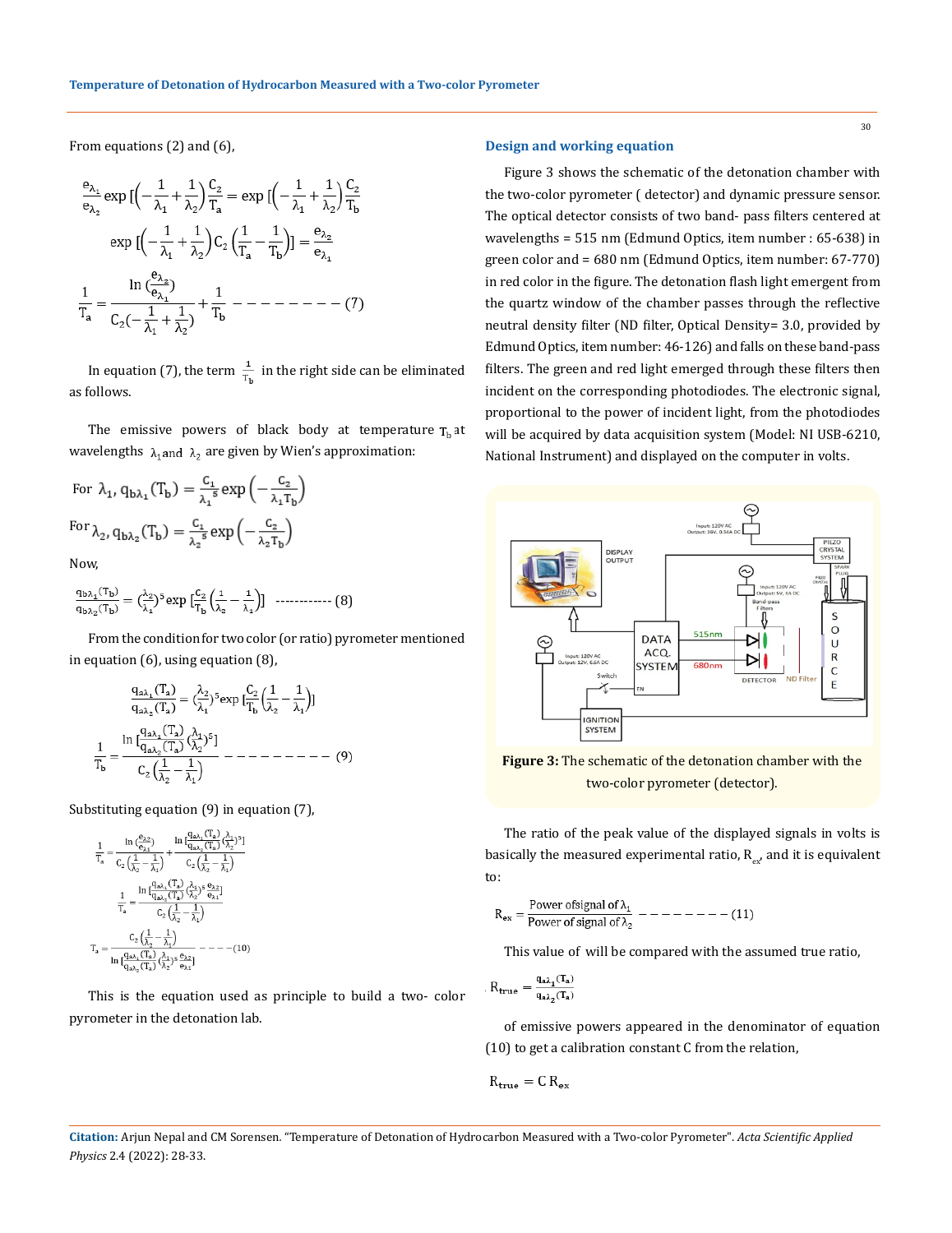Choosing the following numbers for constants,

$$
C_2 = \frac{hc}{k} = \frac{6.6 * 10^{-34} \text{ J}^2 \text{ s}^3 * 10^8 \text{ m/s}}{1.38 * 10^{-23} \text{ m}^2 \text{kg s}^2 \text{ K}^{-1}} = 0.0144 \text{mK}
$$

$$
\lambda_1 = 5.15 * 10^{-7} \text{m}
$$

$$
\lambda_2 = 6.80 * 10^{-7} \text{m}
$$

We get equation (10) as,

$$
T_a = \frac{-6784.7}{\ln \left[ C * R_{ex} * 0.2492 \right]} --- (12)
$$

This is the working equation that is used to determine the temperature of a typical detonation in the lab.

#### **Calibration and performance**

A two-color pyrometer is usually calibrated by measuring radiation from a black body cavity furnace or melting tungsten filament. We did not use both of these standard calibrating tools and instead, we used an unconventional, cheapest and most abundant calibration tool- the sunlight. We have used the standard terrestrial solar radiation spectrum, figure 4, published by the American Society for Testing and Materials (ASTM) to calibrate the pyrometer we made. Legitimacy of this choice lies in the claim made by ASTM that the spectra are representative of average conditions in the 48 contiguous states of the United States of the places of a turbidity of 0.27 and a tilt of 37° facing the sun and a ground albedo of 0.2 [2]. Thus, the ratio of the emissive power at 515 nm to that at 680 nm from figure 4 was  $R_{true} = 1.2$ .



# **Figure 4:** Standard spectra for AM 1.5. The direct spectrum is from ASTM E891 and global ASTM E892 [2].

The diffused sunlight was measured through the pyrometer we designed and got almost constant experimental ratio,  $R_{av}$  = 0.33, in morning, afternoon and evening sunlight measured for about 4 weeks. Figure 5 shows the representative data.



**Figure 5:** Measurement of sunlight with two-color pyrometer.

With  $R_{true}$  = 1.2 from figure 4 and  $R_{ex}$  = 0.33 from figure 5, the calculated calibration constant was found to be C=3.6 from  $R_{true} = C R_{ex}$ As a test of this calibration tool, the temperature of the sun was determined by substituting C and  $R_{\alpha}$  in equation (12) and found to be  $T_a$  = 5600 K  $\pm 200$  K. This is a very reasonable value for the temperature of sun's surface and hence the choice of standard solar spectrum as a calibration tool seems okay. This calibrated twocolor pyrometer was further tested by measuring the radiation of uniform intensity from three glowing tungsten filament lamps kept in series to determine the temperature of the source (tungsten filament giving off the light). The measured experimental ratio for lamp light was  $R_{ex}$  = 0.13 as shown in figure 6(a). The calibration constants calculated from this  $R_{ex}$  and four probable temperatures of filament lamps were plotted against the corresponding temperatures and kept along with the same graph for sunlight for comparison as shown in figure 6(b). The intersection point of the two lines is at  $T_a=3200K\pm200K$  (figure 6 b) and it corresponds to the temperature of the tungsten filament lamp. This value of temperature is a reasonable value relative to that quoted value of temperature of a glowing filament of tungsten lamp.

The measured temperature of the sun and the filament lamp were precise enough to validate the choice of the standard solar spectrum as a calibration tool. The calibrated pyrometer was then used to measure the detonation temperatures. The signal intensity

**Citation:** Arjun Nepal and CM Sorensen*.* "Temperature of Detonation of Hydrocarbon Measured with a Two-color Pyrometer". *Acta Scientific Applied Physics* 2.4 (2022): 28-33.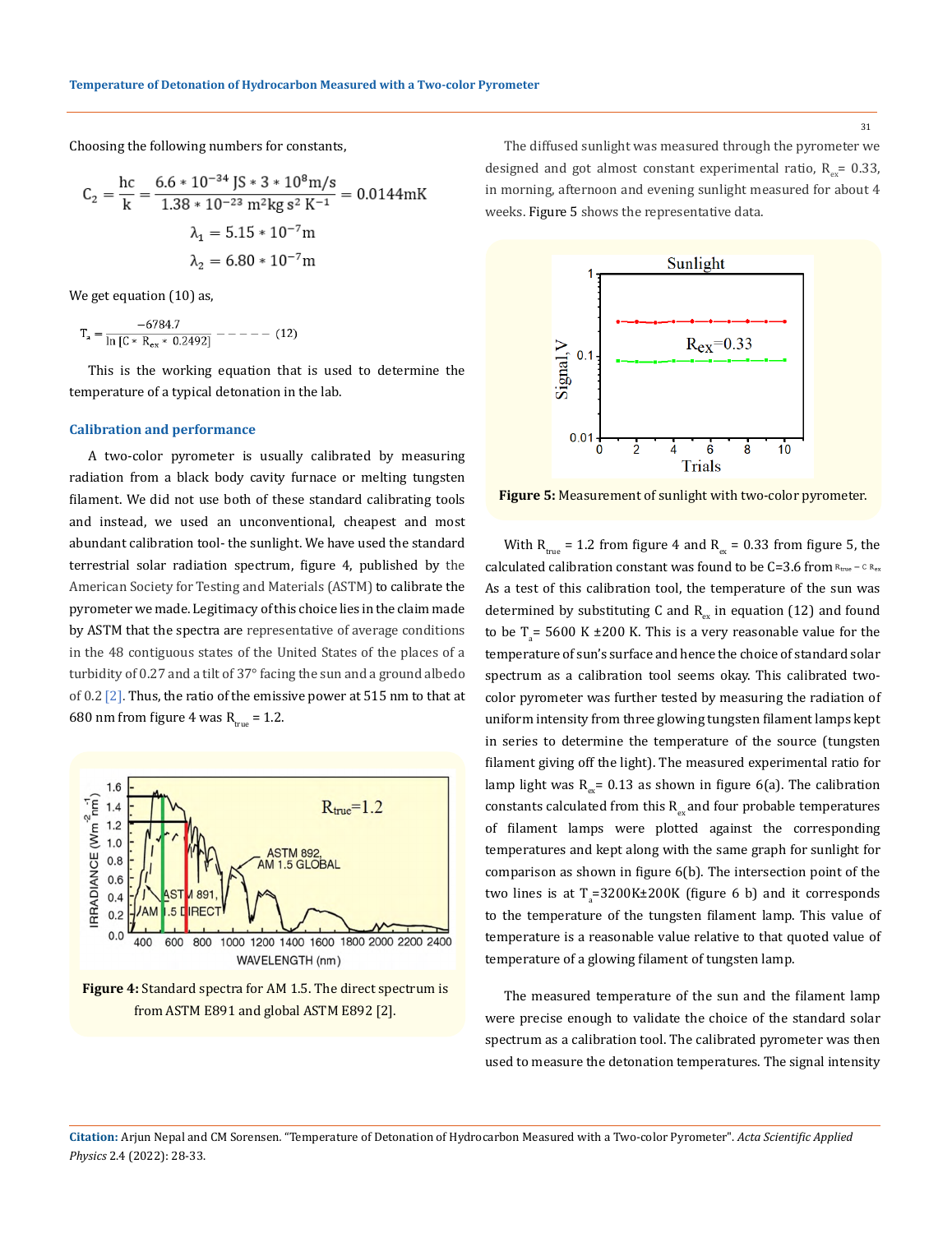

**Figure 6:** (a) Measurement of radiation from the filament lamp by the two color pyrometer and (b) determination of temperature of the lamp using the calibration constant from the measurement of sunlight.

detected by the pyrometer from light of wavelengths 515 nm and 680 nm coming off from a typical detonation and the corresponding peak detonation temperature calculated from equation (12) are shown in figure 7.

Figure 7 presents the signal of light intensity versus time after the ignition system is turned on acquired through pyrometer during the detonation which is completed in 40 ms. When the detonation flash light is higher than the background light, the intensity of the both signals recorded by pyrometer follow almost the same pattern of the variation with time and it continues for about 15 ms (see from 20 ms to 35 ms in figure 7). The peak detonation temperature corresponds to the temperature calculated where the intensity of the signals are maximum and it is around  $3900 \pm 200$  K at 26 ms for the case shown in figure 7. In the detonation represented by figure 7, the maximum temperature appears to be ca. 4200K but does not occur at the maximum intensity. This discrepancy is due to the finite experimental error. Temperatures lower than ca. 2000K are supposed impossible be measured accurately with the present pyrometer design. Nevertheless, it is apparent that the rapid cooling from the peak temperature occurs in ca.6 ms [3].



**Figure 7:** Signals of intensity of light versus time for a typical detonation acquired by the pyrometer system and the corresponding temperature after the ignition system is turned on [3].

As an additional independent cross-check of the correctness of the measured temperatures from the two-color pyrometer, the measured temperatures of detonations of mixture of acetylene (mole percentage from 50% to 95%) and oxygen were compared with those reported by the other groups earlier to this work. Figure 8 shows the temperatures of detonations determined by three different groups including us.

The measured temperature of detonation, qualitatively, increases from ca. 2700K (for 95% mole percentage of  $C_2H_2$ ) to ca. 4300K (for 50% mole percentage of  $C_2H_2$ ). These temperatures are almost consistent to the those measured by earlier groups as noticed in figure 8. So, we rely on the measurements of this pyrometer. Temperatures of all the detonations of hydrocarbon and oxygen mixture were determined by using this pyrometer.



**Figure 8:** Comparison of temperature of detonation of acetylene and oxygen mixture measured by the two-color pyrometer with that determined by earlier works [4,5].

# **Conclusion**

An unconventional calibration tool, standard solar spectrum, was used to calibrate a "home made" two color pyrometer to measure the hydrocarbon detonation temperatures. The measured detonation temperatures are as high as about 4000 K and this high detonation temperature could be the one of important factors to graphitize detonation carbon to graphene.

# **Bibliography**

- 1. SP Venkateshan. "Mechanical Measurements, Lecture module 2.5: Pyrometry".
- 2. [http://www.newport.com/Introduction-to-Solar-](http://www.newport.com/Introduction-to-Solar-Radiation/411919/1033/content.aspx)[Radiation/411919/1033/content.aspx](http://www.newport.com/Introduction-to-Solar-Radiation/411919/1033/content.aspx)

**Citation:** Arjun Nepal and CM Sorensen*.* "Temperature of Detonation of Hydrocarbon Measured with a Two-color Pyrometer". *Acta Scientific Applied Physics* 2.4 (2022): 28-33.